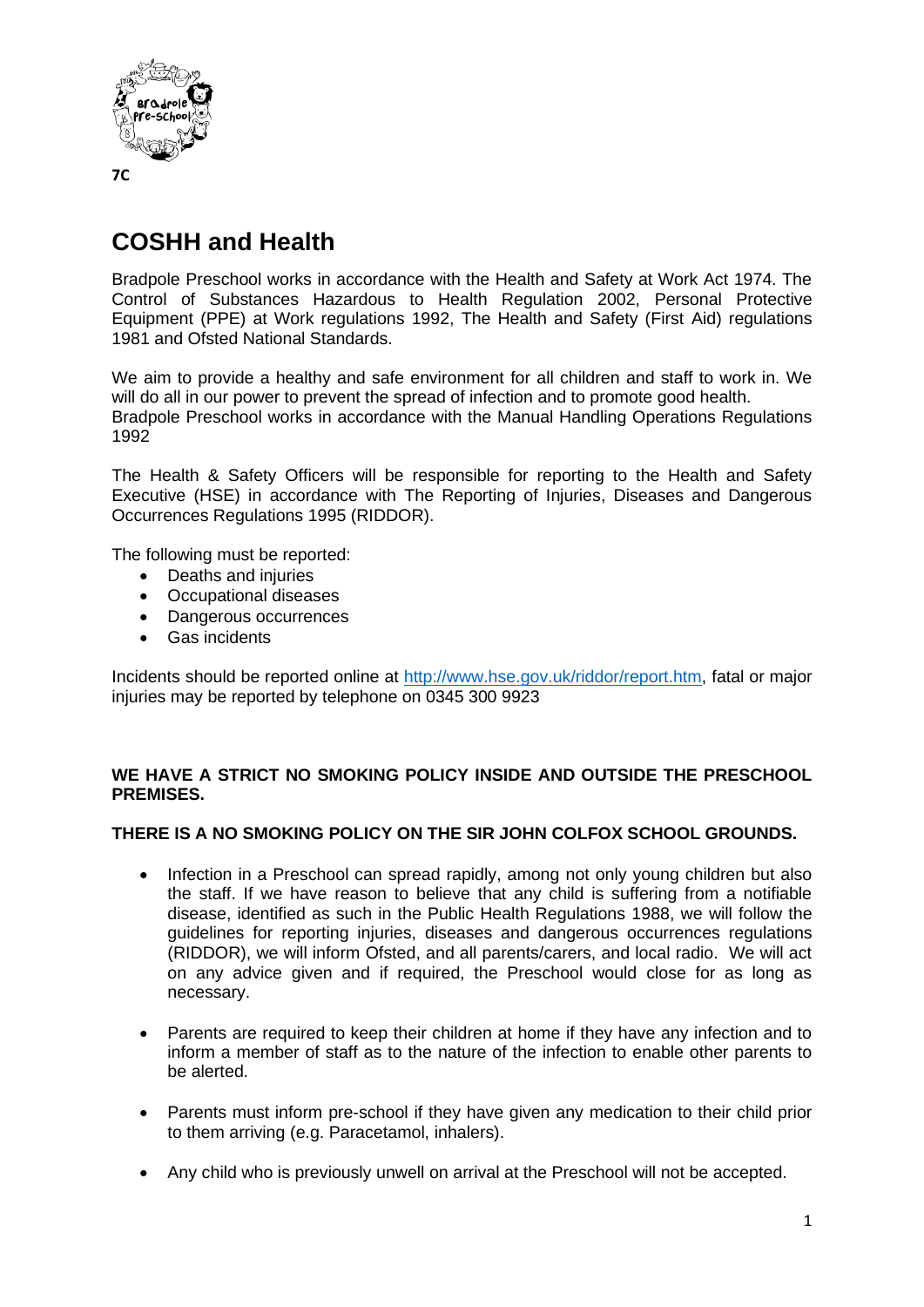

- **7C**
- If a child becomes unwell during the course of the day, the parent will be contacted and if necessary asked to collect the child. If we are unable to contact parents/carers personally, we will telephone the other numbers that have been given as an alternative and make the child as comfortable as possible, until somebody is able to collect them. Therefore, it is essential that emergency contact numbers are kept upto-date.
- If a child has a seriously high temperature, we will administer infant paracetamol suspension to make the child more comfortable. If they have not been at the setting for four hours we will check with parents first before administering medication to avoid over dose. We will ask the parents to make arrangements to collect the child. We will only administer infant paracetamol suspension if we have the parents/carers written consent to do so.
- A full list of infection exclusion periods is available at: [https://assets.publishing.service.gov.uk/government/uploads/system/uploads/attachm](https://assets.publishing.service.gov.uk/government/uploads/system/uploads/attachment_data/file/789369/Exclusion_table.pdf) [ent\\_data/file/789369/Exclusion\\_table.pdf](https://assets.publishing.service.gov.uk/government/uploads/system/uploads/attachment_data/file/789369/Exclusion_table.pdf) it is also displayed in the main room for staff reference. The following exclusion procedures must be adhered to:
- **Gastric Upsets** Children must be excluded from the Preschool for 48 hours after the last attack of diarrhoea or sickness
- **Fifths Disease (Slap Cheek**) There is no exclusion period once the rash has developed but those who are pregnant should consult with their GP or midwife.
- **Fever/Throat infection** 48 hours after the fever has gone down, the child can return to Preschool
- **Hand, Foot, and Mouth** There is not an exclusion period but it may be necessary at the discretion of the setting. The preschool will contact the Health Protection Team is a large number of children are affected.
- **Chicken pox**  Until all vesicles have crusted over**.**
- **German measles** Four days from the onset of rash.
- **Impetigo** Children can return when the scabs are clear or 48 hours after starting antibiotic treatment.
- **Head lice** Any child who has head lice must not return to the Preschool until they have been treated and a member of staff should be informed
- **Verruca's** Need to be treated and covered at all times

If parents are unsure, they are asked to ring the Preschool before arriving at a session to check with the supervisor first.

A well child is a child who is happy and able to join in with group activities and not be dependent on infant suspension.

• Further guidance on common childhood diseases and infection control is available at [https://www.england.nhs.uk/south/wp-content/uploads/sites/6/2017/09/spotty-book-](https://www.england.nhs.uk/south/wp-content/uploads/sites/6/2017/09/spotty-book-2018.pdf)[2018.pdf](https://www.england.nhs.uk/south/wp-content/uploads/sites/6/2017/09/spotty-book-2018.pdf)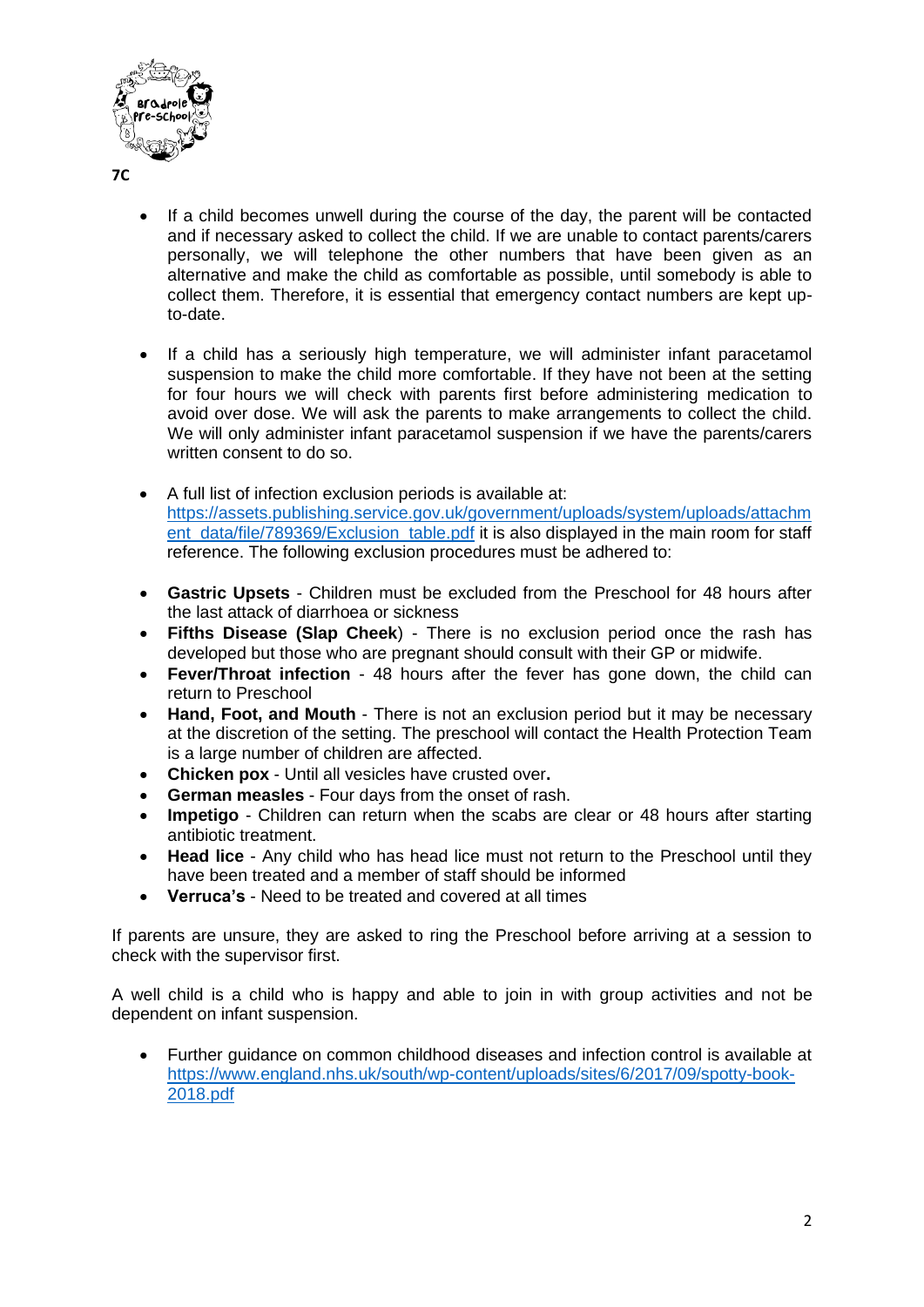

## **The environment**

- As good hand hygiene will reduce the risk and control the spread of illnesses like flu, stomach upsets and other infections being passed from person to person wall mounted soap dispensers and paper towel dispenser are available to children and staff. Children are encouraged to wash their hands and are shown how to wash their hands thoroughly.
- All spillages of blood, urine, faecal matter and vomit are cleaned and disposed of carefully following procedures. Single use (non-latex) gloves and aprons are worn when changing children's nappies, pants and clothing that are soiled with blood, urine, faeces or vomit. This includes cleaning of the changing mat area and potty.
- Cleaning is provided through Churchill Cleaning, there is a separate COSHH in a red file in the main room for the products that Churchill uses.

### **Outdoor Clothing**

- Parents who are settling their child at the start of the session are requested to wipe their shoes before entering the Preschool
- Children can bring a pair of soft canvas shoes or slippers for inside wear (with soles in case of emergencies and fire drills). In the interests of safety, these cannot be backless or sling backs. Children will have a box under their coat peg for their change of shoes; outside shoes should be left on the premises so that children can play outside during a session if they wish. Wellingtons will be provided by the Preschool for wet weather play
- The outside play area will be checked daily before children are allowed out to play. The outside sand pit will be covered when not in use and the sand changed regularly as will the inside sand. As we play outside in all weathers, children need to bring a warm coat in cold weather; the preschool will provide waterproof clothing
- On sunny days all children will wear a sunhat. Children are welcome to bring their own hat or the preschool will supply one
- On sunny days children need to be sun creamed. Children who are coming all day may need to have cream re-applied, the cream should be named and given to a member of staff and a permission form signed by a parent. The preschool has a boots children's sensitive factor 50 sun cream that may re-applied with parental permission.
- Drinking water is supplied at all times and children are encouraged to drink water on hot days and after physical activities